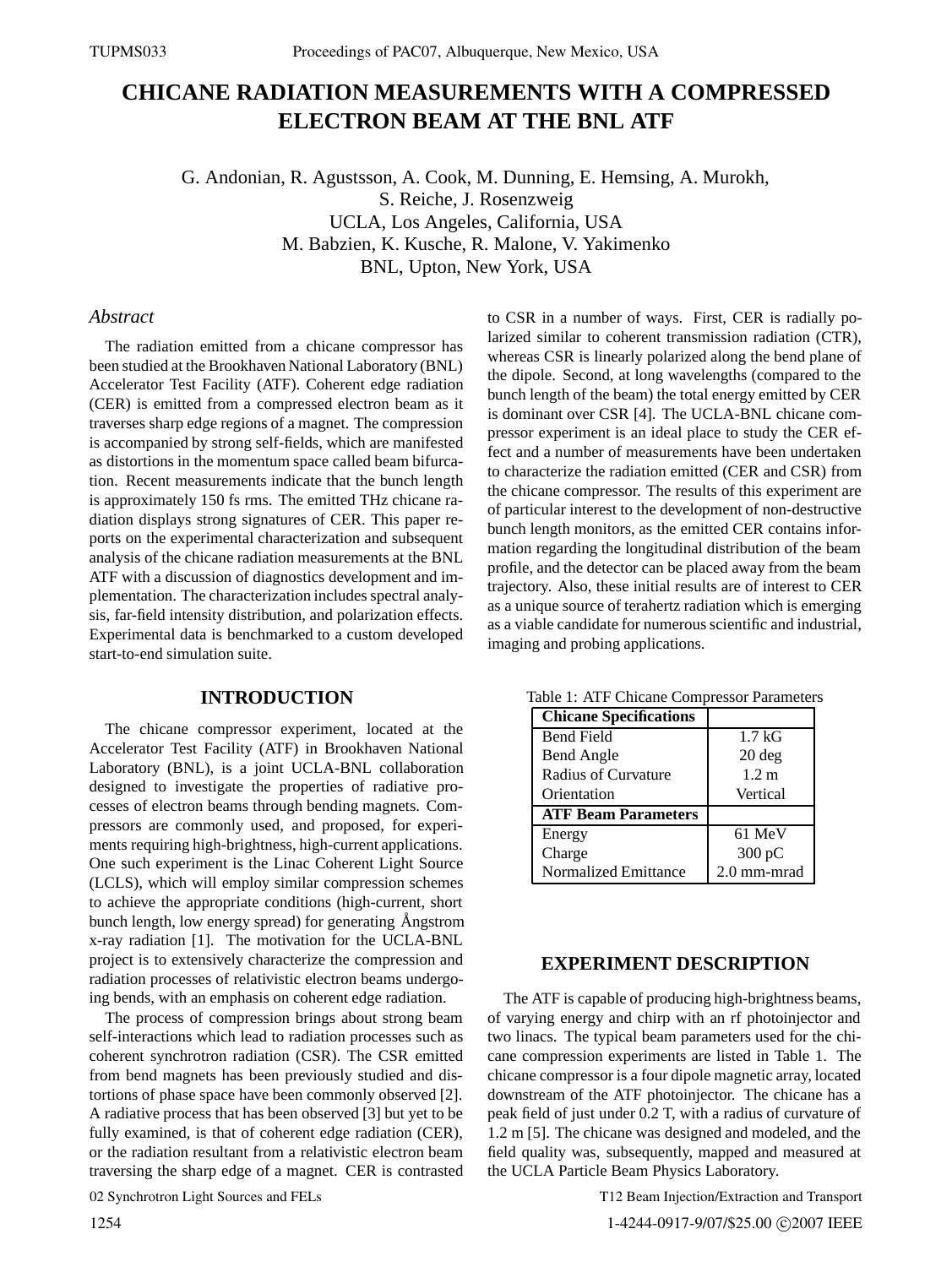

Figure 1: 3-dimensional chicane rendering with crosssectional cutaway displaying the CER extraction port (top). Installation of chicane compressor along the ATF beamline, downstream of the linac (bottom).

During compressor operations, an energy chirp (energytime correlation) is imparted onto the electron bunch at the photoinjector. The chirp allows for a change in the time of flight of the particles of the beam, effectively shortening the bunch length of the beam, thereby increasing the current. With the UCLA chicane parameters (Table 1), the beam current is designed to increase from the nominal 60 A to approximately 300 A (the bunch length shortened to  $\approx$ 30 microns).

### *Transport and Diagnostics*

The CER is emitted from the exit of the 3rd dipole and entrance of the 4th dipole magnets of the chicane. The chicane radiation is collected via an extraction port located at 20 degreees on the vacuum enclosure. The radiation is transported through 3 inch diameter aluminum tubes, with Picarin lenses placed at the appropriate focal points. The 7-m long transport incorporates two bends (metal mirrors) and a final focusing mirror (gold off-axis parabola) to direct the radiation to the diagnostic station.

The diagnostic station is located adjacent to the high energy beam line, which allows for manageable manipulation of the extracted radiation. There are multiple diagnostics in use for the chicane compression studies.

A liquid helium cooled, Silicon bolometer is the main detector used to characterize the radiation. The bolometer is ideal in this application because its signal response is

02 Synchrotron Light Sources and FELs

frequency independent (spectrally flat); it is also very sensitive to minor changes in temperature allowing for measurements of very weak signals. The bolometer incorporates a filter wheel, with different cut-on filters to examine the radiation up to the terahertz regime. In tandem with the bolometer, a wire-grid polarizer mounted on a rotatable stand, is used to characterize the polarization of the incoming chicane radiation. A calibrated aperture is mounted on a two dimensional stage to measure the far-field angular distribution pattern of the radiation. Finally, a Michelsontype interferometer is used in conjunction with the bolometer to autocorrelate the chicane radiation for spectral analysis.

The radiation diagnostics are complemented by electron beam diagnostics located downstream of the chicane. Initial bunch length measurements used the Michelsontype interferometer;the interferometer was placed inside the high energy tunnel and the CTR emitted from an insertable foil was used to determine the longitudinal profile. The beam momentum spectrum is measured with a dipole spectrometer downstream of the chicane, in conjunction with slits and a scintillating screen (Figure 2 for example). Transverse phase space studies are made using tomographic techniques developed by the ATF [6].

# *Start-to-End Simulation*

The start-to-end simulation suite developed for the compressor studies involves UCLA PARMELA [7] for the gun and linac acceleration processes and QUINDI for the radiative processes in the chicane. The numerical code QUINDI was developed to enhance the understanding of the complex processes that take place during compression [8]. QUINDI obtains the macroparticle trajectories through the chicane using only the applied magnetic forces; the trajectories are used to calculate the radiation fields using the Lenard-Wiechert formalism, neglecting self-interaction forces to allow large numbers of simulation particles.



Figure 2: Momentum spectrum of the electron beam at minimum energy spread (left) and fully compressed with clear signs of bifurcation (right). Images taken with the ATF dipole spectrometer

## **MEASUREMENTS AND ANALYSIS**

Compressed beams at moderate energy display longitudinal phase space breakup. This beam breakup is apparent in the momentum space beam breakup, referred to as bifurcation, measured at the ATF with the dipole spectrometer

T12 Beam Injection/Extraction and Transport